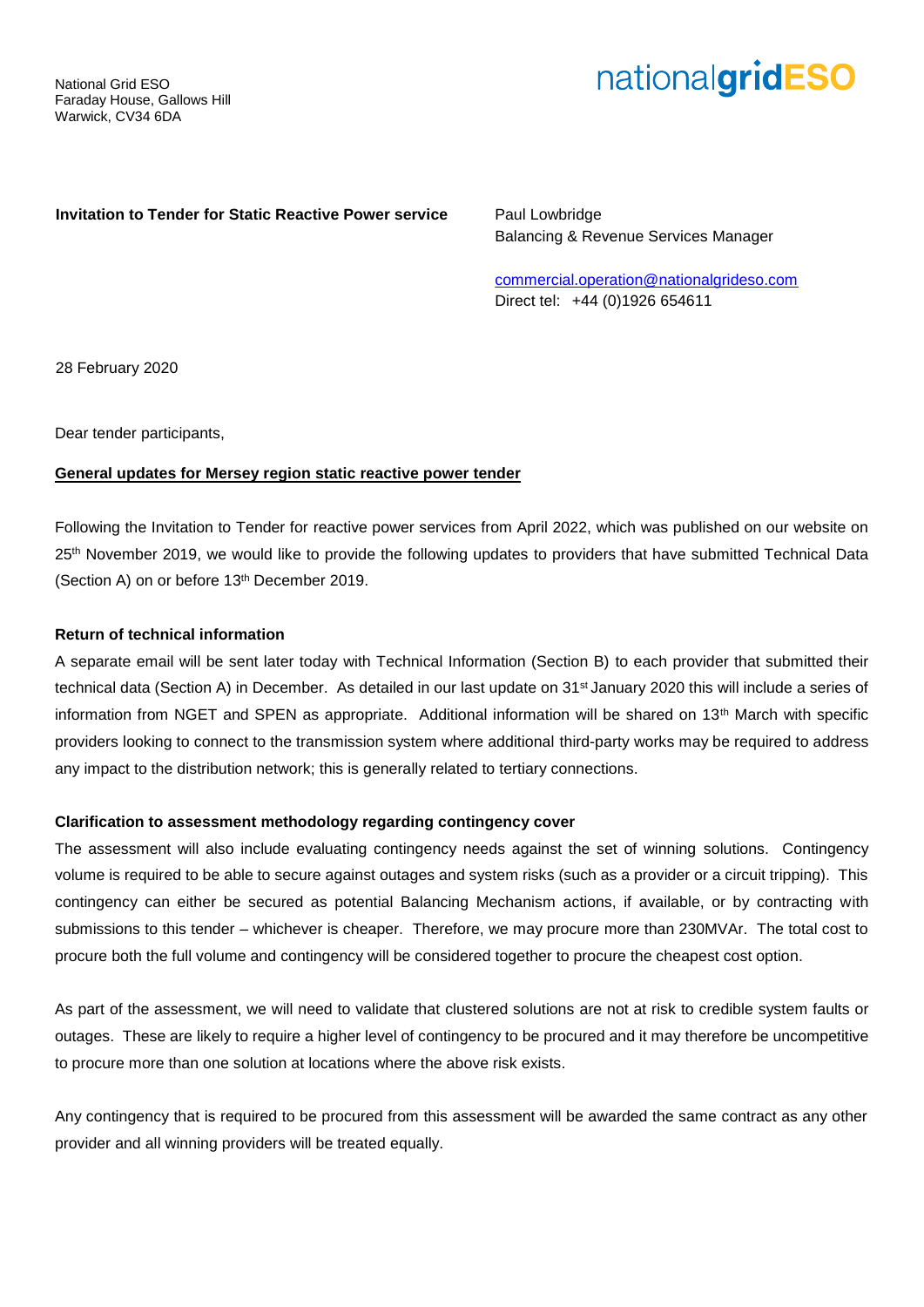#### **Clarification on how site / solution specific infrastructure costs will be assessed**

To avoid any unnecessary confusion, we believe that there is a need to clarify how site / solution specific infrastructure costs will be considered within the commercial assessment of tenders that we receive. As highlighted within our last update on 31<sup>st</sup> January we will share such costs with providers when we return technical information later today. It is worth recognising that these are wider costs that will be borne by NGET in facilitating a connection which are not charged to the connectee but are ultimately recovered from consumers. We therefore do not expect that a provider should account for such costs within their commercial offer but should acknowledge that they will be included within our cost benefit analysis, alongside the providers tendered costs, to ensure that the full costs of a project are understood.

#### **Updates made to the Standard Contract Terms**

We have included a new clause 6.6 that will allow the Company (at their discretion) to suspend the agreement if there is a restriction imposed by the Local TO. We have not put a minimum or maximum time as we would wish to retain the flexibility to trigger this right. It is worth noting that we hope this shouldn't happen too often as the System Operator Transmission Code (STC) does put an obligation on the TO to provide services to NGESO, including making available those parts of its Transmission System which are intended for the purposes of conveying, or affecting the flow of, electricity, so that such parts are capable of doing so and are fit for those purposes.

We have also included a new definition for Local TO. No further changes have been made to the November 2019 terms and we have included a comparison version on the website.

#### **NGET feedback about "clock start" following contract award**

As the length of time between the contract award date and the start of the Static Reactive Power service programme is relatively limited, NGET expect that participants who are successful in the tender submit a competent connection application along with the appropriate fees as soon as possible after the contract award date to ensure that service start date can be met. In developing their investment and construction programme, NGET have assumed that a clock start date of 15/05/2020. We would therefore advise that tender participants prepare their connection application in advance of the tender award date.

## **NGET feedback on the potential need to indemnify "accelerated works" during the connections process**

In order to ensure that the service start date can met, NGET have advised that they will also need to accelerate the design development and mains contractor tender process ahead of the standard STC/CUSC commercial timeline. NGET therefore expect that an indemnity agreement will need to be signed by the customer within two months of the clock start date to secure any activities that need to be brought forward. It is our current understanding that this will have an impact on the security profile and not on the overall infrastructure cost of the project. We are currently seeking clarity on this from NGET and will provide an update next week if this is not the case.